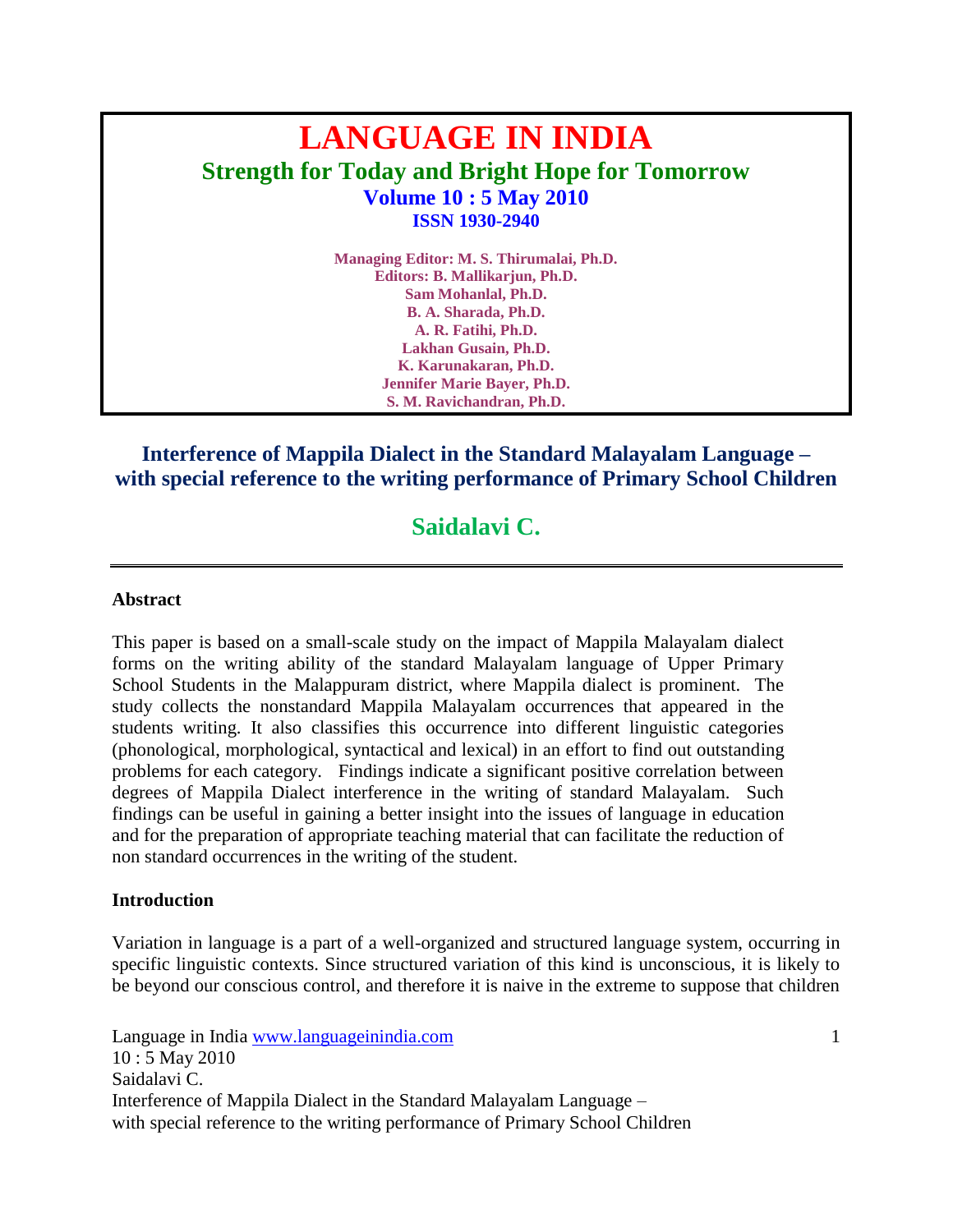could be taught to readily substitute one form for another. All over the world it is found that the mass language and the official language are unrelated.

The 'standard' is the variety of language used in writing. It is the language of media, commerce and administration. The language used for educational purpose is not the one they use in their daily life and at home. Thus it offers a great opportunity for the investigator to find out the relationship between dialect and linguistic competencies in standard language. The problem for dialect speakers with oral and written language production was mainly due to the interference of the dialect with the standard. Although the dialect interference is tended to decrease during their course of education, it continues to be an important source of error up to university level of education.

The present study attempts to identify the interference of the Mappila dialect of Malayalam in the writing performance of standard Malayalam language among primary school students and to classify these dialect elements in to different linguistic categories- phonological, morphological, syntactic and lexical. It is hoped that the finding may contribute to a better understanding to the phenomenon of dialect interference in the writing skill of students and for the preparation of the appropriate materials that may facilitate the reduction of dialectic elements in the writing of the standard Malayalam language.

The students using Mappila dialect of Malayalam often found difficulty in conceiving ideas through the highly Sanskritized standard Malayalam used in text books. For example:-

- 1. *Drishti gocharamallatha* (standard Malayalam usage in science text book)
- 2. *Kannukondu kananpattatha* (common usage)

Both the words are used to signify "the one that can not be seen through eye". The second one is easier for the student to conceive the idea. Owing to the extreme influence of their dialect student reflexively omit the feature of standard Malayalam and prefer their dialectic feature even in the written performance of the language.

#### **Features of Mappila Dialect of Malayalam**

The Malayalam language spoken by the Mappila Muslim community of Kerala is called Mappila dialect of Malayalam or simply as *Mappila Malayalam*.

The dialect is extensively spoken in the north Malabar region of Kerala i.e. in the districts of Malappuram Kozhikode, Kannur, Kasaragode, Trissur and Palakkad. The Mappila Malayalam shows deep influence of the Arabic language. Thus the dialect is a little bit different from the mainstream Malayalam.

Language in India www.languageinindia.com 2 10 : 5 May 2010 Saidalavi C. Interference of Mappila Dialect in the Standard Malayalam Language – with special reference to the writing performance of Primary School Children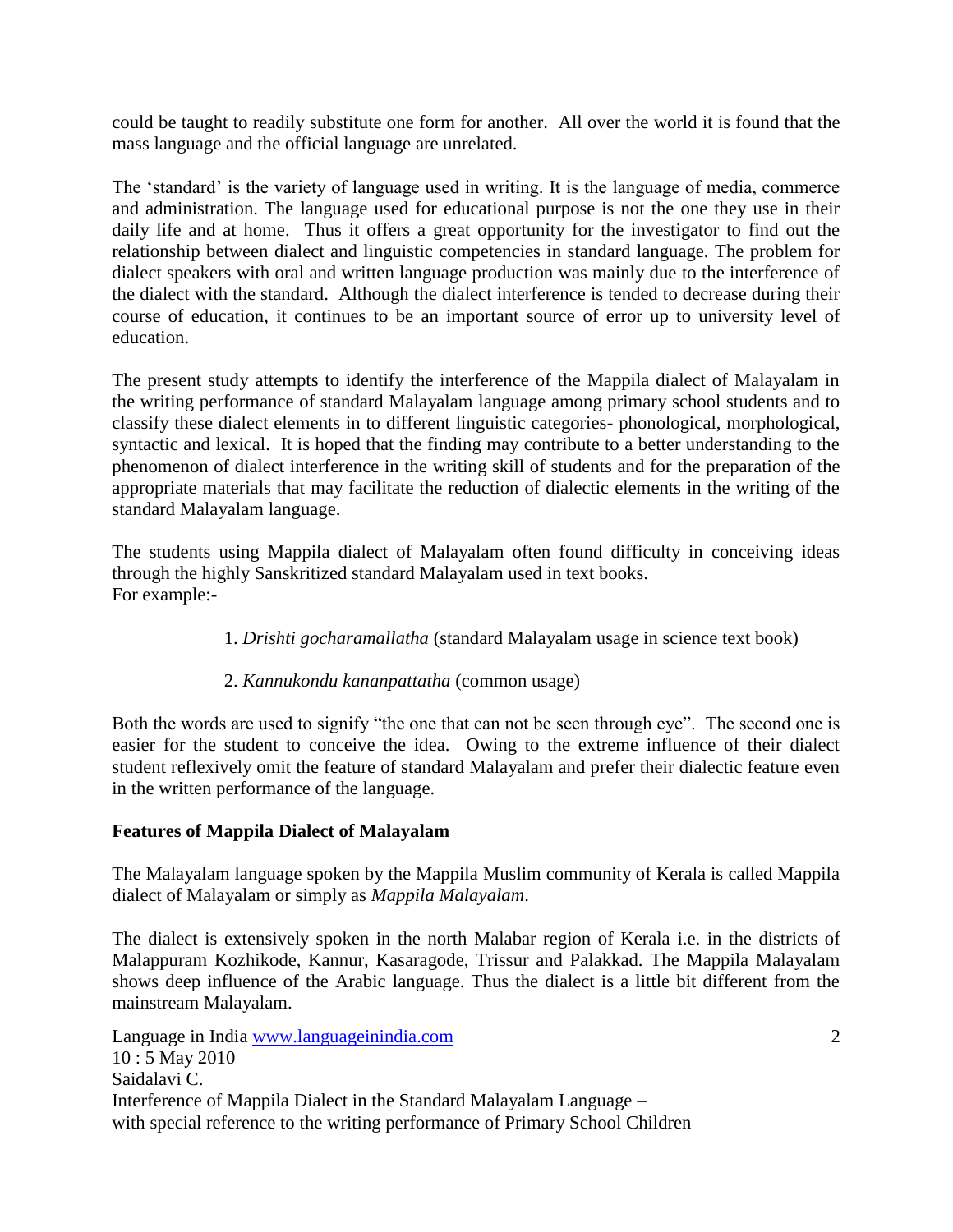It should also be noted that Mappila dialect of Malayalam was highly influenced by Arabi Malayalam. Specifically, Arabi Malayalam is a *mixed language*, the result of contact between the language of the Kerala and Arabia. It followed the grammar and syntax of Malayalam. But its vocabulary included words from Arabic, Urdu and Tamil. It was written in Arabic script, with some new symbols to denote unfamiliar Malayalam consonants.

Arabi –Malayalam script was the chief medium of education for the Malabar Muslim and among a large section of Mappilas, still it is a medium of instruction in Madrasa. It helped them to preserve, though indirectly, the purity attributed to Arabic. Matters related to religious belief and code of conduct were taught and assimilated in this medium.

The use of this script was not confined to religious instruction. In due course it entered into the daily life of the people. When Mappilas began to express their thought and feeling through this medium, it acquired a literary dimension. Many words alien to the spoken language of the Mappilas can be encountered in these literary writings. "Arabi-Malayalam has enriched Malayalam language, by developing a literary vehicle of its own, known as Mappila literature. It consists of both prose and poetical literature. Prose composition composed of the work on religion, history and stories etc., many of the texts for private Madrasas is still in Arabi-Malayalam. But it is poetical literature in Arabi-Malayalam generally known as Mappilapattu, that has entered to the massed by its melody and facile expression." (Ibrahim Kunhu A P, 1989:99)

Arabic Malayalam is still very much alive in Malabar. Even though the number of printing press devoted to this script has been dwindling over the years, books and periodicals are still being published. Even today the medium of instruction in more than 6000 Madrasas (religious institution for children) run by Samasta Kerala Islam Matha Vidyabhasa Board continue to be Arabic Malayalam. (Dr Abdul Hameed V P 2007:170)

Majority of the Mappila students are getting Madrassa Education in Arabi-Malayalam medium and it influences their dialect and also the linguistic performance. In the oral performance, the students automatically switched-off to the local dialect.

In spite of having an interactive life with other community, the intonation of the most of the Muslims, even today are widely distinct from the rest. It is very difficult even for the member of other community in the same region to comprehend the intonation and accent of the Muslims. In their dialect there are several linguistic elements borrowed from Arabic. (Panikkar G K: 1973).

Dr. Usha Namboothirippadu (Samoohya Bhasha Shastram (mal) 1994:69) noted the following differences of Mappila Malayalam, when compared with other dialect and standard from of Malayalam

Language in India www.languageinindia.com 3 10 : 5 May 2010 Saidalavi C. Interference of Mappila Dialect in the Standard Malayalam Language – with special reference to the writing performance of Primary School Children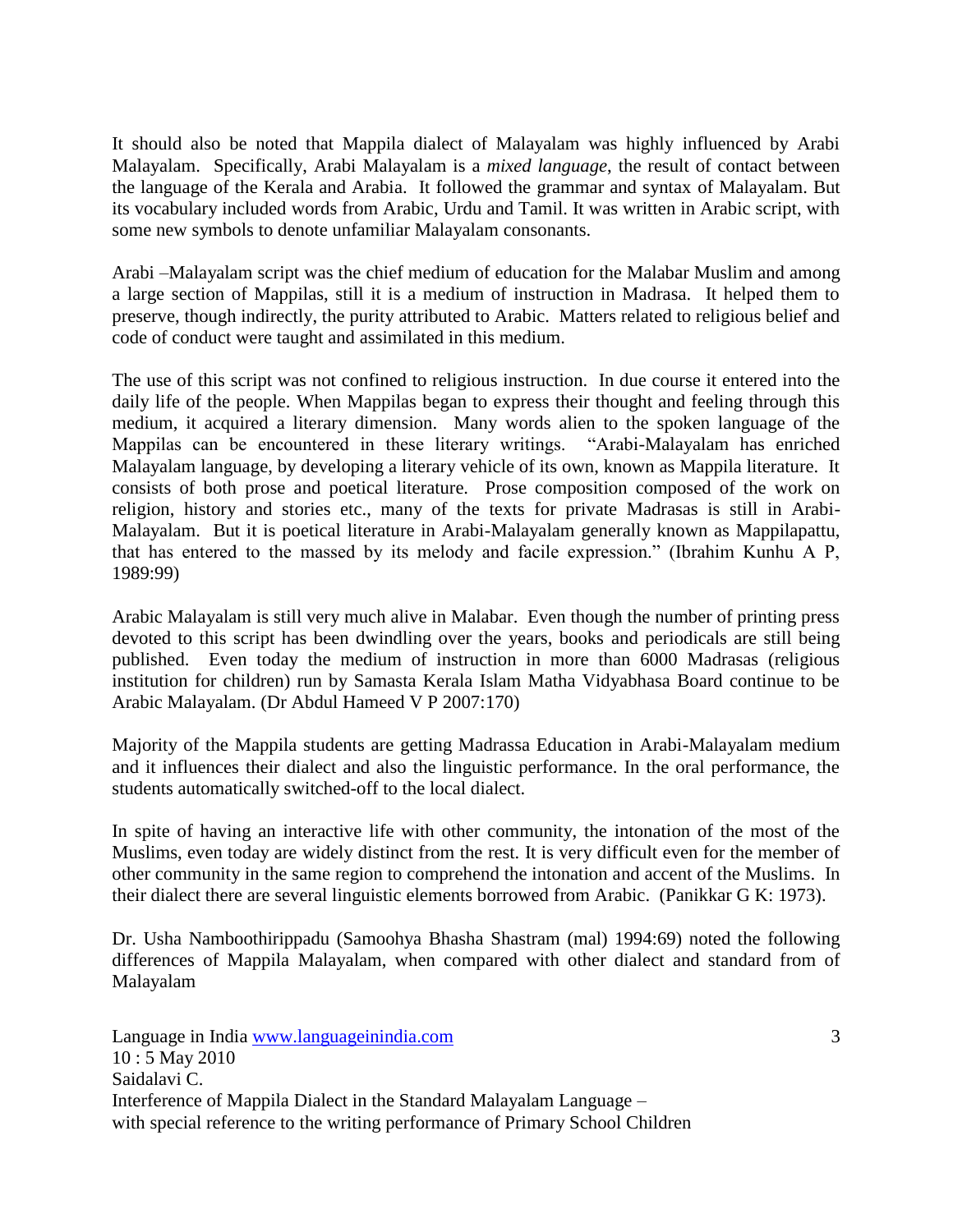1. The absence of the following consonants

|   | Malayalam   Unicode name | <b>Transliteration</b> |
|---|--------------------------|------------------------|
| ഷ | SSA                      | sś or sh               |
| ശ | SHA                      | s or s                 |
| Φ | ZH A                     | l or zh                |

- 2. The absence of voiced aspirated sounds
- 3. Two peculiar phonemes i.e., /f/ and /L/ as in *kafir* and *allah*
- 4.  $\Omega$  /va/ is often pronounced as /ba/
- 5.  $\mathcal{P}/\underline{1}$  / is transformed to  $\mathcal{Q}/\text{ya}/\text{ or } \mathcal{O}/\text{ga}/\mathcal{Q}$

The present study does not aim to explore all the features of the Mappila Malayalam. It concentrated on categorizing the dialect features which often interfere in the written performance of standard Malayalam.

#### **Method of Study**

The study is conducted in January 2009 at Government Higher Secondary School, Kottappuram, Malappuram, among 80 students of the class VI (at the age group of 11-12) of Upper Primary section. The school is selected randomly among the list of schools situated in the area where Mappila dialect is prominent. This age range was chosen because research suggests that it is the stage where children show increasing independence in their writing and a growing awareness of different genres and writing techniques. The written performance of the students, who have opted ARABIC as the first language, have been getting Madrasa Education through the medium of Arabi-Malayalam and are using Mappila dialect, is analyzed.

With the permission of the school principal and the cooperation of respective class teachers, the study was conducted within the class rooms. The students were asked to prepare a write-up on any topic of their interest such as stories, memories, etc.

The pupils were allowed to plan and revise the topic in order to encourage them to express themselves freely and they were asked to work independently. The average length of the writing produced by the children was about 150 words.

#### **Limitation of the Study**

A limitation of the study was the smaller number of the classes used (two) and the validity of these classes in representing the entire students who use Mappila dialect. Even so, the result reveals the following findings.

Language in India www.languageinindia.com 4 10 : 5 May 2010 Saidalavi C. Interference of Mappila Dialect in the Standard Malayalam Language – with special reference to the writing performance of Primary School Children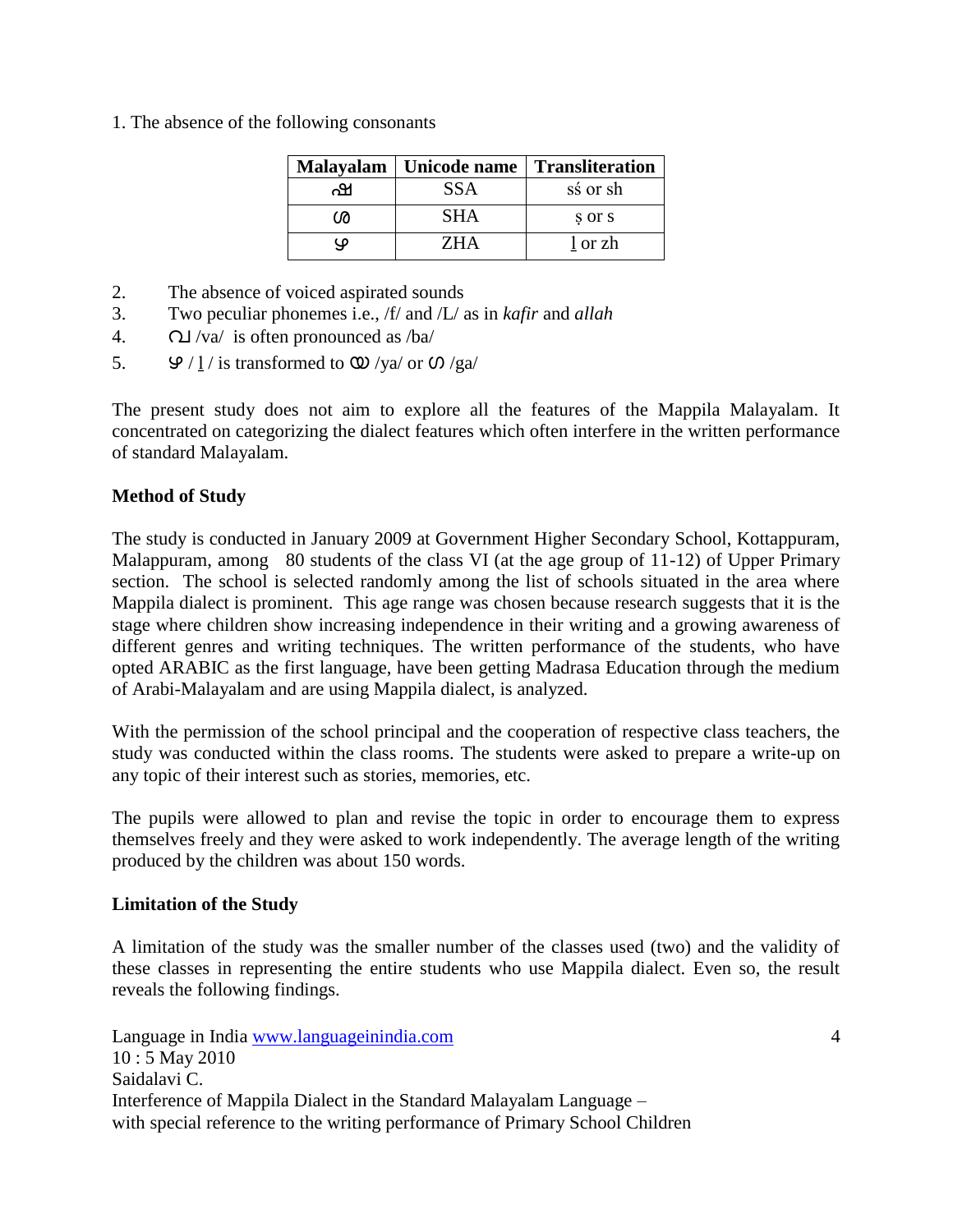#### **Evaluation of the Students Performance and Classification of Dialect Occurrences**

The following comments can be made in the respective categories of dialectic occurrences.

#### **Phonological Features**

Phonological differences could be comparatively rare, partly because the differences in phonology are actually reflected in the oral rather than the written performance of the student. But the writings produced by the students reveal a lot of occurrences as a sign of their phonological features. Some examples are cited below.

Students tend to write the words in standard Malayalam as they pronounce it in their dialect. From the point of view of standard language, this could be considered as mere spelling mistakes, but these occurrences are inevitable reflection of Mappila dialect.

As a result of the lower level of Sanskritization occurred in Arabi-Malayalam, Mappilas prefer a form of simplified pronunciations and discard aspirated sounds.

There is a tendency to delete the existing sound, create new sounds and substitute a new sound in the place old one in a peculiar way.

#### **Deletion of Sounds**

| <b>Standard Malayalam</b>         | Mappila Malayalam |  |
|-----------------------------------|-------------------|--|
| <i>Elunettu—eneettu</i> (Woke up) | neechu            |  |
| <i>Avar</i> (they)                | oru               |  |
| Avide (There)                     | Aude              |  |

The fist sound in the *avide*, *a* is deleted and *va* is subjected to labialization and transformed to *u*

#### **Creation of New Sound**

In some cases one or more sounds are added

| E.g. Standard Malayalam | Mappila Malayalam |
|-------------------------|-------------------|
| school                  | uschool           |
| oppam                   | opparam           |

#### **Substitution of New Sounds**

Language in India www.languageinindia.com 5 10 : 5 May 2010 E.g. Standard Malayalam Mappila Malayalam

Saidalavi C. Interference of Mappila Dialect in the Standard Malayalam Language – with special reference to the writing performance of Primary School Children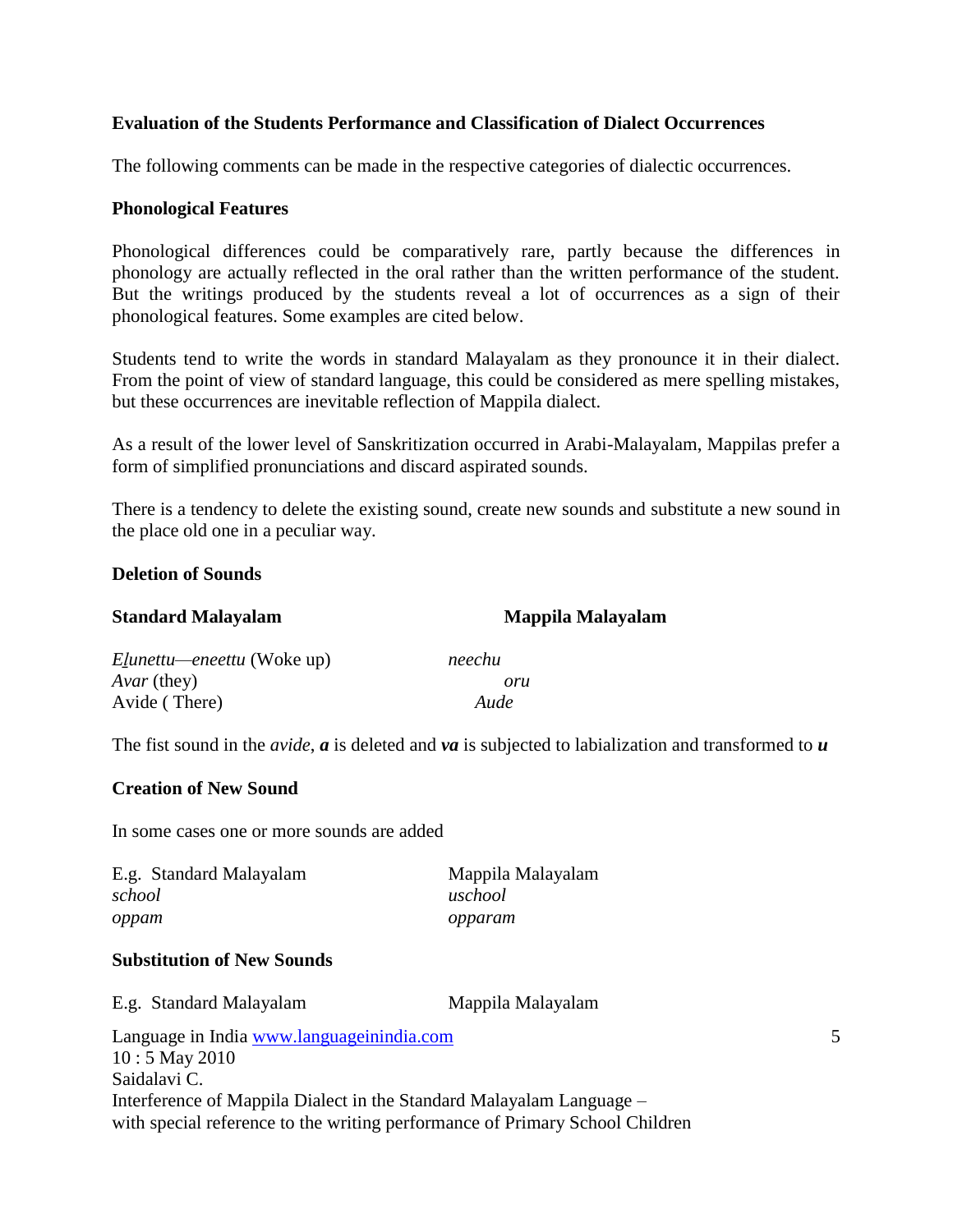| valya  | <b>balya</b> |
|--------|--------------|
| vali   | vayi         |
| vangi  | mangi        |
| irachi | erachi       |

Among these examples the substitute of **va** to **ba** is more frequent

#### **Syntactic Features**

In Standard Malayalam language the suffixes used to denote Dative (*udhesika*) case are either *kku* or *nu.* But in Mappila Malayalam it is used altogether in some cases which are reflected in the pupil"s writing.

| E.g. Standard Malayalam | Mappila Malayalam  |
|-------------------------|--------------------|
| Avanu                   | avanukku/ avanikku |

Another tendency in this regard is to use *ikku* instead of *kku*

In genitive case *(sambandhika*) the suffix *nre (nte)* is normally used with the words end in the syllable *en.* In Mappila Malayalam several exceptions are found and it is evident in the scripts.

| E.g. Standard Malayalam    | Mappila Malayalam     |
|----------------------------|-----------------------|
| $U$ mma+ ude = $U$ mmayude | $U$ mma+nre= ummaante |

The students prefer the suffix *nre* instead of *ude* in their written language as in the case of their oral language.

Suffix for Present Perfect Tense

| E.g. Standard Malayalam    | Mappila Malayalam                 |
|----------------------------|-----------------------------------|
| <b>Ittund</b> – vannittund | inu-ikkunu (vannunu / vannukkunu) |

Another peculiar usage noted in the pupils" write up is the suffix *'aare'.* To denote the "after doing something", the common usage in standard Malayalam is "*athinusehsam*". This is signified in Mappila Malayalam using "aare".

| E.g. Standard Malayalam | Mappila Malayalam |
|-------------------------|-------------------|
| Kandathinusesham        | Kandare           |

The post position *(anuparayogam)* used in past form of verb *irunnu* become *in*i

Language in India www.languageinindia.com 6 10 : 5 May 2010 Saidalavi C. Interference of Mappila Dialect in the Standard Malayalam Language – with special reference to the writing performance of Primary School Children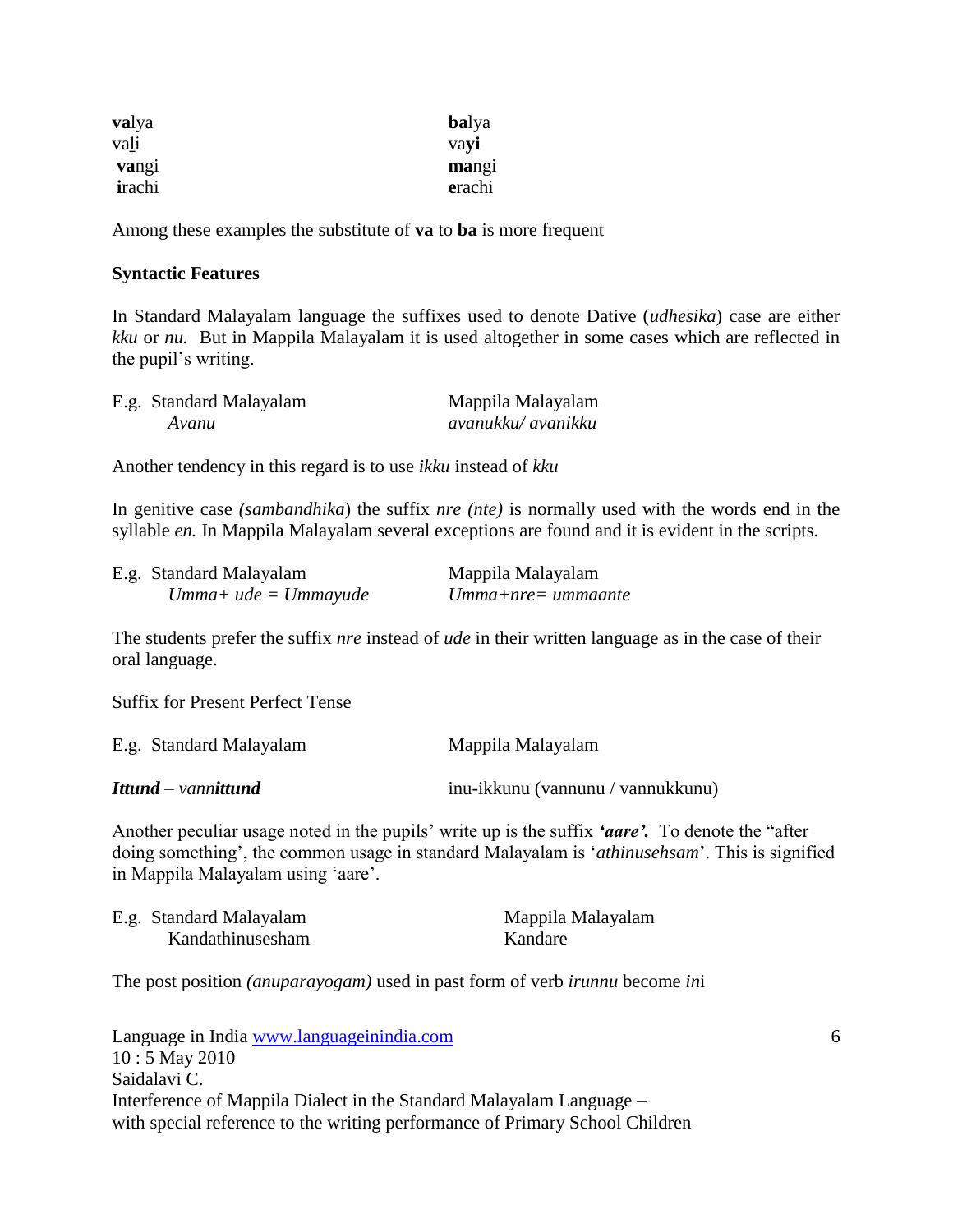| E.g. Standard Malayalam | Mappila Malayalam |
|-------------------------|-------------------|
| Kandirunnu              | kandeeni          |

**Morphological Features**

In Subordinate Clause, *appol* (when) is transformed to *appam.*

| E.g. Standard Malayalam | Mappila Malayalam |
|-------------------------|-------------------|
|-------------------------|-------------------|

*1. Kandappol* (when I saw) *Kandappam* 2. *Ummantode* (at the home of mother) *Ummante avide ummantode*

In standard Malayalam *avide* means "there", but in Mappila Malayalam when added with *ummante* it attains a new meaning to convey the meaning of home.

#### **Semantic Features**

Certain terms used in standard Malayalam is altogether used with an entirely different meaning in Mappila Malayalam.

E.g. Standard Malayalam Mappila Malayalam

Kura/kora (barking of the dog) cough Arambham (beginning). In addition with 'beginning' it also signifies the meaning such as *new*, *happiness*, *enthusiasm* etc,

#### **Lexical Features**

Some words peculiar only to Mappila Malayalam are also used in the writing of the students. E.g. *thone* (many)*, kachara* (dispute)*, aittal* (such a type).

#### **Result of the Study**

The performance of the student is measured in total number of dialect interference per script and it is found that student committed an average 9 error due to the dialect interference. The average words per script were 150.

Then the errors due to the dialect interference are classified into four categories-- phonological, morphological, syntactic and lexical. On average, **5** phonological, **3** morphological, **5** syntactic and **2** lexical features of Mappila dialect is reflected per script. The result of this analysis is shown in the following figure.

Language in India www.languageinindia.com 7 10 : 5 May 2010 Saidalavi C. Interference of Mappila Dialect in the Standard Malayalam Language – with special reference to the writing performance of Primary School Children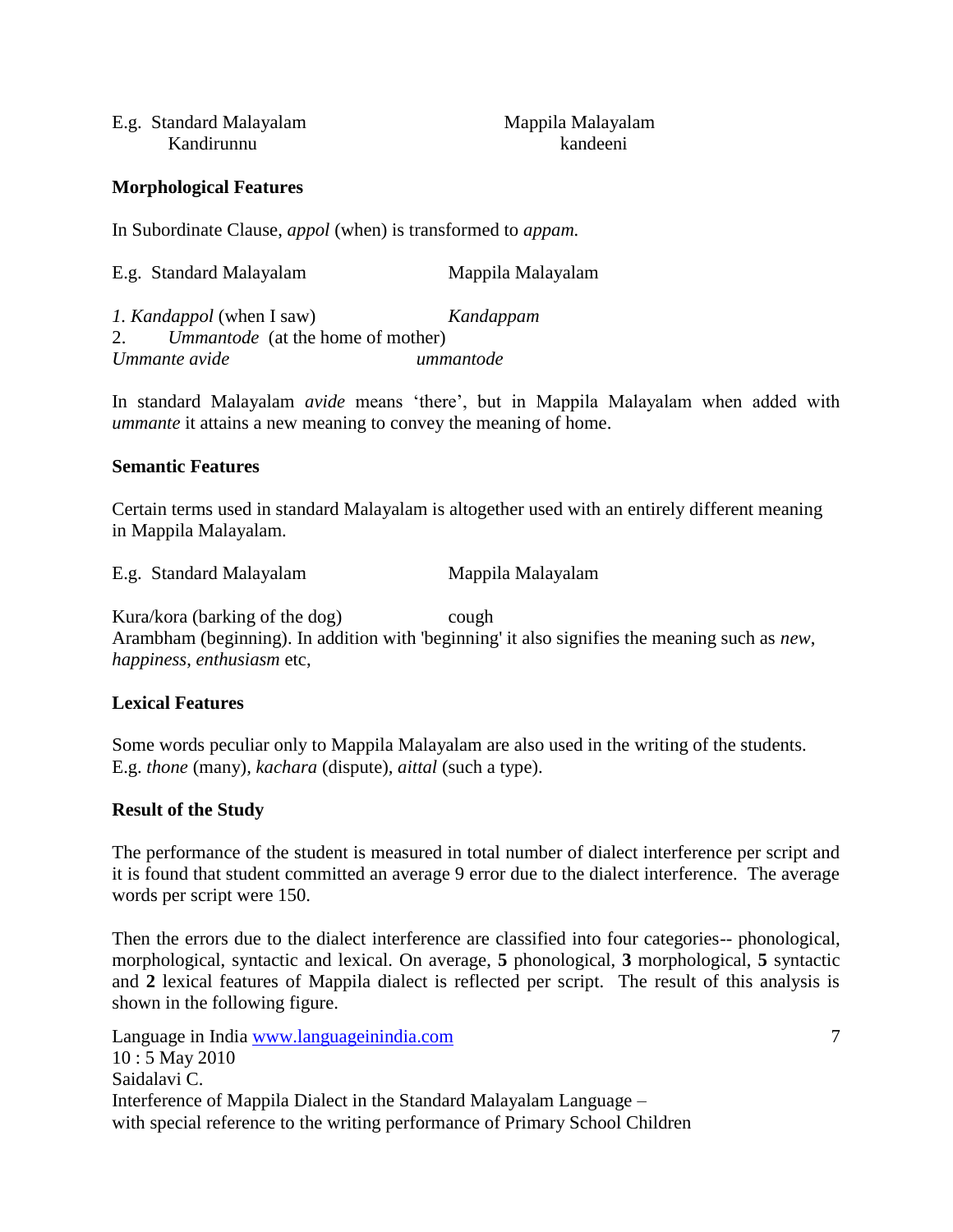

In conclusion, I would like to state that the phonology and syntax are the two main areas which students having Mappila dialect found difficulties with standard Malayalam. Morphological and lexical features of the dialect are also directly reflected in their writing. It is, therefore recommended that the primary school teachers can assist their student in overcoming the problem of non-standard usage by developing various appropriate learning tasks.

#### **Bibliography**

- Abdurrahman, P M., (1978). Contribution of Arabic to Malayalam, Unpublished Ph D Thesis, Univerisity of Calicut, Kerala.
- Abdul Hameed, V P., (2008). Social change among Mappilas of Malabar, unpublished Ph D Thesis, Mangalore University.
- Abu, O. (1956). *Arabi malayala sahithya charithram (mal)* NBS Kottayam.
- Cheshire, J. and Milroy, J., (1993). *Syntactic variation in non-standard dialects: Background Issues*

Hoffman, C., (1991). *An Introduction to Bilingualism*, Longman, London.

Hudson, R A., (1980). Sociolinguistics, Cambridge University Press.

Interference of Mappila Dialect in the Standard Malayalam Language –

Saidalavi C.

```
Language in India www.languageinindia.com 8
10 : 5 May 2010
Panikkar, G. K. (1973). A description of Ernad Dialect of Malayalam. DLA, 
    Thiruvananthapuram.
```
with special reference to the writing performance of Primary School Children